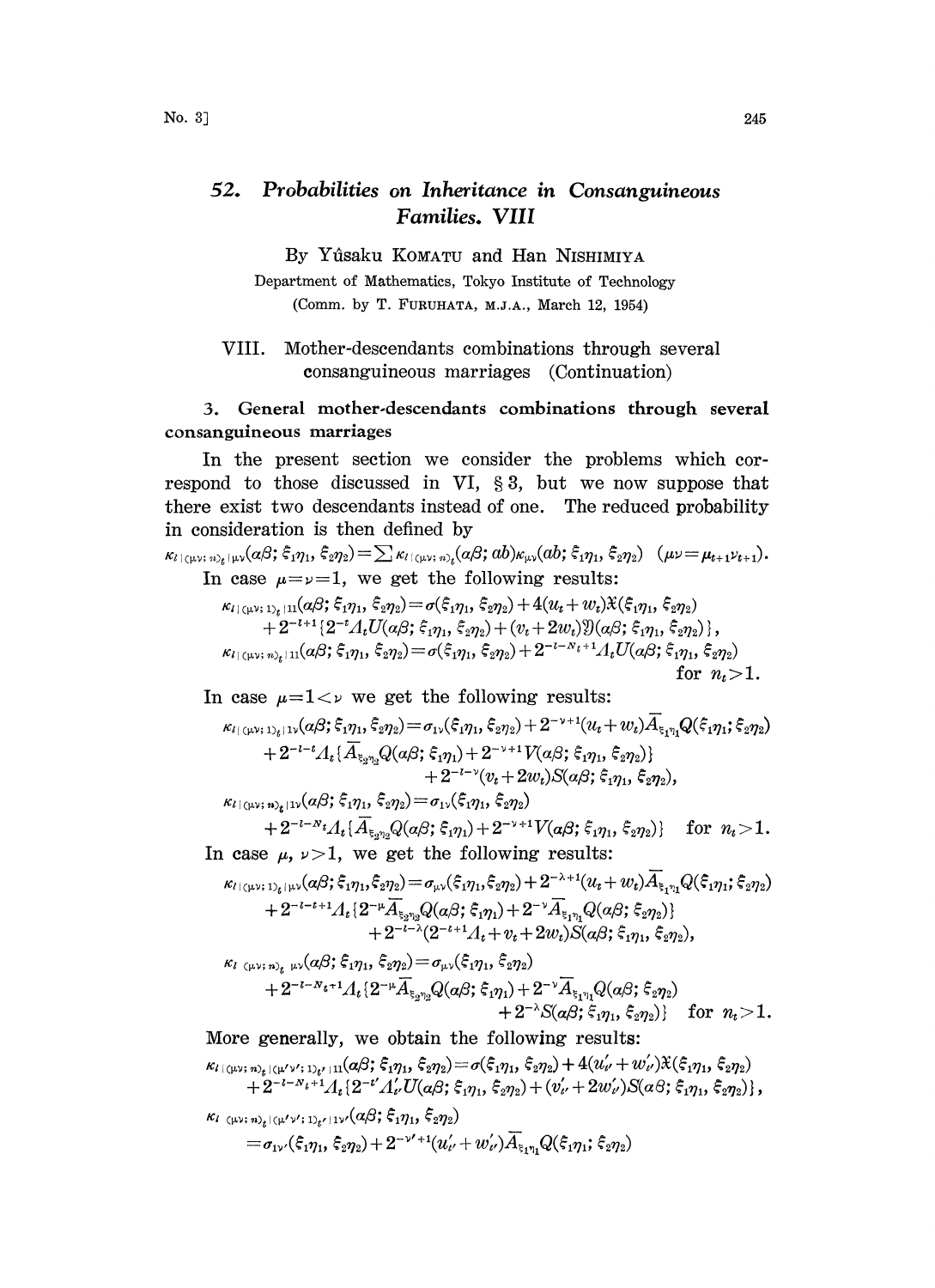246 Y. KOMATU and H. NISHIMIYA

$$
+ 2^{-i-N-i'}A_tA'_{t'}\{\overline{A}_{\xi_2\eta_2}Q(a\beta;\xi_1\eta_1)+2^{-\nu'+1}V(a\beta;\xi_1\eta_1,\xi_2\eta_2)\} \\ + 2^{-i-N_t-\nu}A_t(\overline{v'_{t'}}+2w'_{t'})S(a\beta;\xi_1\eta_1,\xi_2\eta_2),\\ \kappa_{l\mid(\mu\nu;\,n)_{t}\mid(\mu'\nu';1)_{t'}\mid\mu'\nu'}(a\beta;\xi_1\eta_1,\xi_2\eta_2)\\ = \sigma_{\mu'\nu'}(\xi_1\eta_1,\xi_2\eta_2)+2^{-\lambda'+1}(u'_{t'}+w'_{t'})\overline{A}_{\xi_1\eta_1}Q(\xi_1\eta_1;\xi_2\eta_2)\\ + 2^{-i-N_t-t'+1}A_tA'_{t'}\{\overline{2}^{-\mu'}A_{\xi_2\eta_2}Q(a\beta;\xi_1\eta_1)+\overline{2}^{-\nu'}A_{\xi_1\eta_1}Q(a\beta;\xi_2\eta_2)\} \\ + 2^{-i-N_t-\lambda'}A_t(2^{-t'+1}A'_{t'}+v'_{t'}+2w'_{t'})S(a\beta;\xi_1\eta_1,\xi_2\eta_2).
$$

 $+Z^{-\nu-1}i^{-\lambda} A_t (Z^{-\nu+1}A_\nu+v_\nu+2w_\nu)S(\alpha\beta;\xi_1\eta_1,\xi_2\eta_2),$ <br>  $n_t, \mu'=\mu'_{\nu+1}$  and  $\nu'=\nu'_{\nu+1}$  being supposed to be greater than unity.

It would be noticed that the above formulas except those with  $n_t=1$  remain valid even for  $l=0$ .

## 4. Descendants combinations after consanguineous marriages

For any mother-descendants combination  $(A_{\alpha\beta}; A_{\xi_1\eta_1}, A_{\xi_2\eta_2})$ ..., if we eliminate mother's type by summing up the probability  $\pi$ ...  $(a\beta;\xi_1\eta_1,\xi_2\eta_2)\equiv\overline{A}_{a\beta}\kappa\ldots(a\beta;\xi_1\eta_1,\xi_2\eta_2)$  over all the possible genotypes of mother, then we obtain the probability of a pair of descendants  $(A_{\xi_1\eta_1}, A_{\xi_2\eta_2})$  of assigned consanguineous relationship, which will be designated by

$$
\sigma\ldots(\xi_1\eta_1,\xi_2\eta_2) = \sum \pi\ldots (ab;\xi_1\eta_1,\xi_2\eta_2) \n\equiv \sum \overline{A}_{\alpha\beta}\kappa\ldots (ab;\xi_1\eta_1,\xi_2\eta_2).
$$

In case of a simple mother-descendants combination,  $\kappa_{\mu\nu}$ , it is given by

$$
\sigma_{\mu\nu}(\xi_1\eta_1, \xi_2\eta_2) = \sum \overline{A}_{ab}\epsilon_{\mu\nu}(ab; \xi_1\eta_1, \xi_2\eta_2),
$$
 a case which has been discussed in II, § 1.

We now consider the mother-descendants combination of the form  $(A_{\alpha\beta}; A_{\xi_1\eta_1}, A_{\xi_2\eta_2})_{(\mu\nu;\;1)_t|\mu\nu}$ . The probability of the corresponding descendants combination is then given by

$$
\sigma_{(\mu\nu; 1)} \mathcal{F}_{\mu\nu}(\xi_1 \eta_1, \xi_2 \eta_2) = \sigma(\xi_1 \eta_1, \xi_2 \eta_2) + 4(u_t + w_t) \mathcal{K}(\xi_1 \eta_1, \xi_2 \eta_2),
$$
  
\n
$$
\sigma_{(\mu\nu; 1)} \mathcal{F}_{\mu\nu}(\xi_1 \eta_1, \xi_2 \eta_2) = \sigma_{\mu\nu}(\xi_1 \eta_1, \xi_2 \eta_2) + 2^{-\lambda+1} (u_t + w_t) \overline{A}_{\xi_1 \eta_1} Q(\xi_1 \eta_1, \xi_2 \eta_2)
$$
  
\nfor  $\mu + \nu > 2$ .

These results show that the distribution of descendants combination  $(A_{\xi_1\eta_1}, A_{\xi_2\eta_2})_{(\mu\nu;\;1)_t}$  deviates, compared with one without any consanguineous marrige, by a residual quantity.

$$
\sigma_{\langle \mu \rangle; 1\rangle_t | \mu \rangle_t}(\hat{\xi}_1 \eta_1, \hat{\xi}_2 \eta_2) - \sigma_{\mu \rangle}(\hat{\xi}_1 \eta_1, \hat{\xi}_2 \eta_2)
$$
\n
$$
= \begin{cases}\n4(u_t + w_t) \hat{\chi}(\hat{\xi}_1 \eta_1, \hat{\xi}_2 \eta_2) & \text{for } \mu = \nu = 1, \\
(u_t + w_t) \{ \sigma_{\mu \lambda}(\hat{\xi}_1 \eta_1, \hat{\xi}_2 \eta_2) - \overline{A}_{\xi_1 \eta_1} \overline{A}_{\xi_2 \eta_2} \} & \text{for } \mu + \nu > 2, \\
\text{where we put in conformity with a notation already available}\n\end{cases}
$$

$$
u_t + w_t = \sum_{r=0}^{t-1} \prod_{s=r+1}^t 2^{-\lambda_s - 2}.
$$

Whether the deviation occurs in the direction of increase or decrease depends on the sign of values of the factor of  $u_t + w_t$ , namely, the sign of values of  $\mathfrak{X}(\xi_1 \eta_1, \xi_2 \eta_2)$  for  $\mu = \nu = 1$  or of  $Q(\xi_1 \eta_1, \xi_2 \eta_2)$  for  $\mu + \nu > 2$ , respectively.